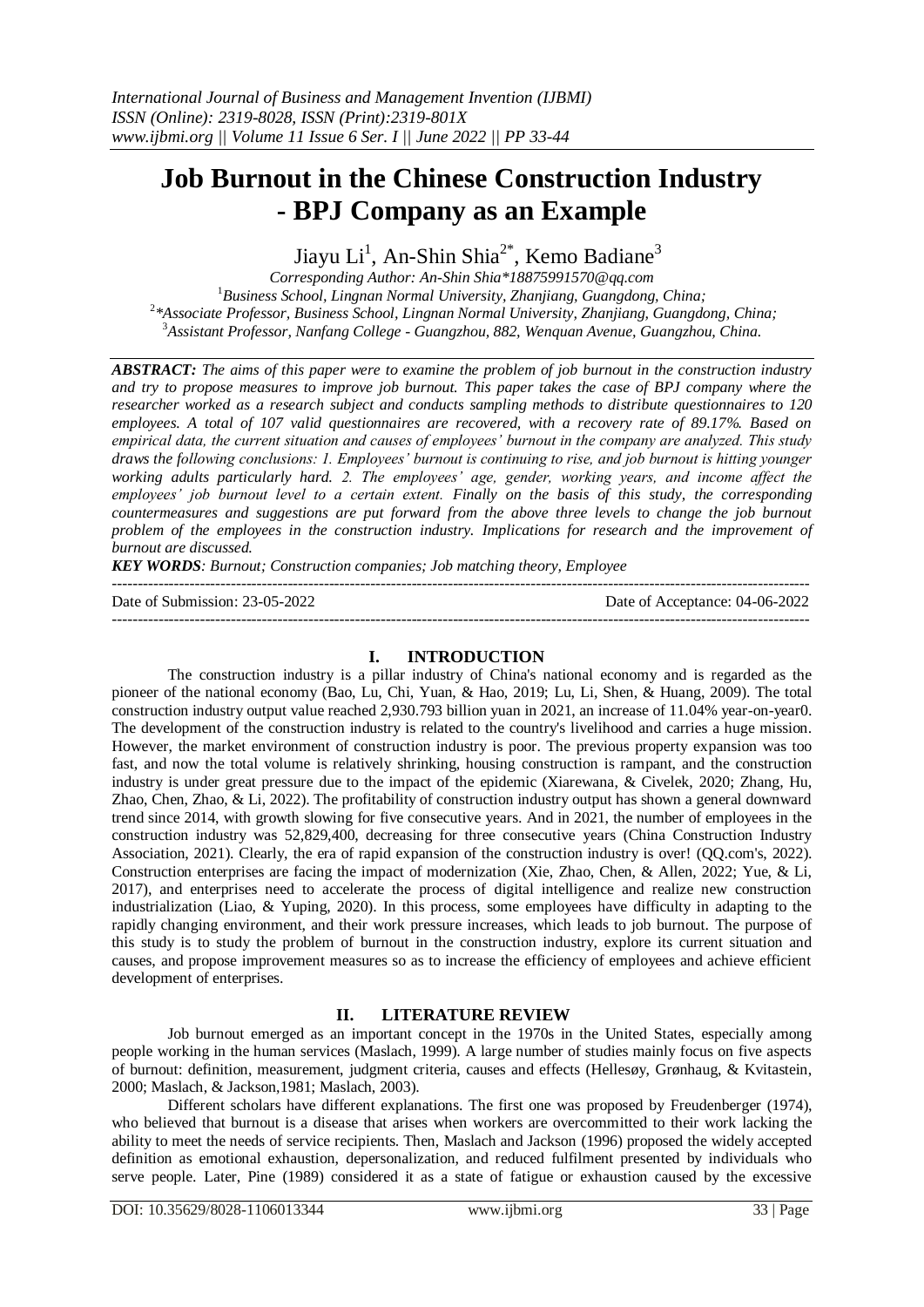consumption of resources by the individual over a long period of time, including physical, emotional and mental exhaustion. Chernis considered it as a symptom presented by individuals who are accompanied by stress and lack of strong support (Li & Song, 1996). Finally, Li (2008), based on Maslach, proposed that chronic work stress causes individuals to experience symptoms of physical and mental overexertion.

Over the past several decades, many researchers have proposed corresponding measurement scales based on different research perspectives and foundations. The main ones are the following more representative burnout scales: the MBI scale by Maslach and Jackson (1986), the BM Burnout Scale by Pines and Aronson (1988), the Shirom-Melamed Exhaustion Scale by Shirom and Melamed (2002), the Li (2002) MBIGS scale, and the EBI scale proposed by Wang, Liu and Wu (2003), among others. In addition to the scales to measure employees' burnout, there are also some judgment criteria to measure references. For example, Moore (2000) proposed that workload can significantly measure the level of burnout. Different social support roles have different effects as proposed by Zellars and Perrewe (2001), etc. Regarding the causes of burnout, the job matching theory proposed by Maslach and Jackson (1997) is widely accepted (Liu,2021). In addition, Hu, Xu and Zhou (2006) proposed that burnout is closely related to demographic variables, personality factors, role factors, and social support (Li & Song, 1996) as well as Wang and Xu (2004) that social support can alleviate burnout, etc., which provide additional opinions on the causes of burnout.

Scholars generally agree that burnout has negative effects. Appels et al. (1991) argued that it produces negative physiological responses on the somatic body. Dick and Wagner (2001) argued that it is also detrimental to the individual's family life [\[19\].](#page-9-0)

## **III. METHODOLOGY**

#### **3.1 Research Subjects**

In this study, 120 employees of BPJ Company, where the authors work, were surveyed, and the questionnaires were distributed online on February 14<sup>th</sup>, 2022, using sampling methods/techniques. The total number of questionnaires collected within 30 days was 107, with a return rate of 89.17%.

#### **3.2 Research Instruments**

The content of the questionnaire in this study mainly refers to the Maslach Burnout Inventory (MBI) scale with three dimensions of Emotional Exhaustion (EE), Depersonalization Dehumanization (Dh), and Personal Accomplishment (PA) (Maslach, Schaufeli, & Leiter 2001). The items were coded as 21 questions in total as shown in **Table 1**, which were 4 questions on basic personal information, 15 questions on burnout, and 2 questions on causes of burnout and effective measures to address it. In this study, a five-point Likert scale (Zhiwang Encyclopedia, 2022) was used, and the scores of each of the three dimensions were divided by the number of questions of that dimension as the final score. SPSSPRO and Questionnaire Star tools were used to process and analyse survey data.

| <b>Table 1: BPJ Burnout Measurement Scale and Coding</b> |                                                                                  |  |  |  |
|----------------------------------------------------------|----------------------------------------------------------------------------------|--|--|--|
| Dimensions                                               | Items                                                                            |  |  |  |
|                                                          | EE1 Work leaves me in a drained mood                                             |  |  |  |
|                                                          | EE2 I feel exhausted at the end of the day                                       |  |  |  |
| <b>Emotional Exhaustion</b>                              | EE3 The thought of starting a new day at work leaves me with a                   |  |  |  |
| (EE)                                                     | feeling of exhaustion                                                            |  |  |  |
|                                                          | EE4 Work makes me feel like I am about to collapse                               |  |  |  |
|                                                          | EE5 Work makes me face a great deal of stress every day                          |  |  |  |
|                                                          | Dh1 My interest in my work is waning                                             |  |  |  |
| Dehumanization                                           | Dh <sub>2</sub> I care less and less about whether the work I do is contributing |  |  |  |
| (Dh)                                                     | Dh <sub>3</sub> I doubt the meaning of the work I do                             |  |  |  |
|                                                          | Dh <sub>4</sub> I don't care about what happens to some of my colleagues         |  |  |  |
|                                                          | PA1 I can't effectively solve problems that arise at work                        |  |  |  |
|                                                          | PA2 I don't feel very happy when I finish something at work                      |  |  |  |
| Personal Accomplishment                                  | PA3 I don't get a lot of valuable work done                                      |  |  |  |
| (PA)                                                     | PA4 I do not have the ability required to complete various tasks                 |  |  |  |
|                                                          | PA5 I am unable to make useful contributions to society                          |  |  |  |
|                                                          | PA6 In my opinion, I am not good at what I do                                    |  |  |  |

#### **IV. MEASUREMENT AND STATISTICAL ANNALYSIS**

#### **4.1 Reliability Test**

In this study, Cronbach's alpha coefficient was used for reliability test to consider the validity of the scale for measuring burnout among BPJ employees. According to the analysis, Cronbach's alpha coefficient shows high internal consistency with Cronbach's alpha coefficient values of 0.890 (see **Table 2**). The test re-test reliability of the questionnaire was good.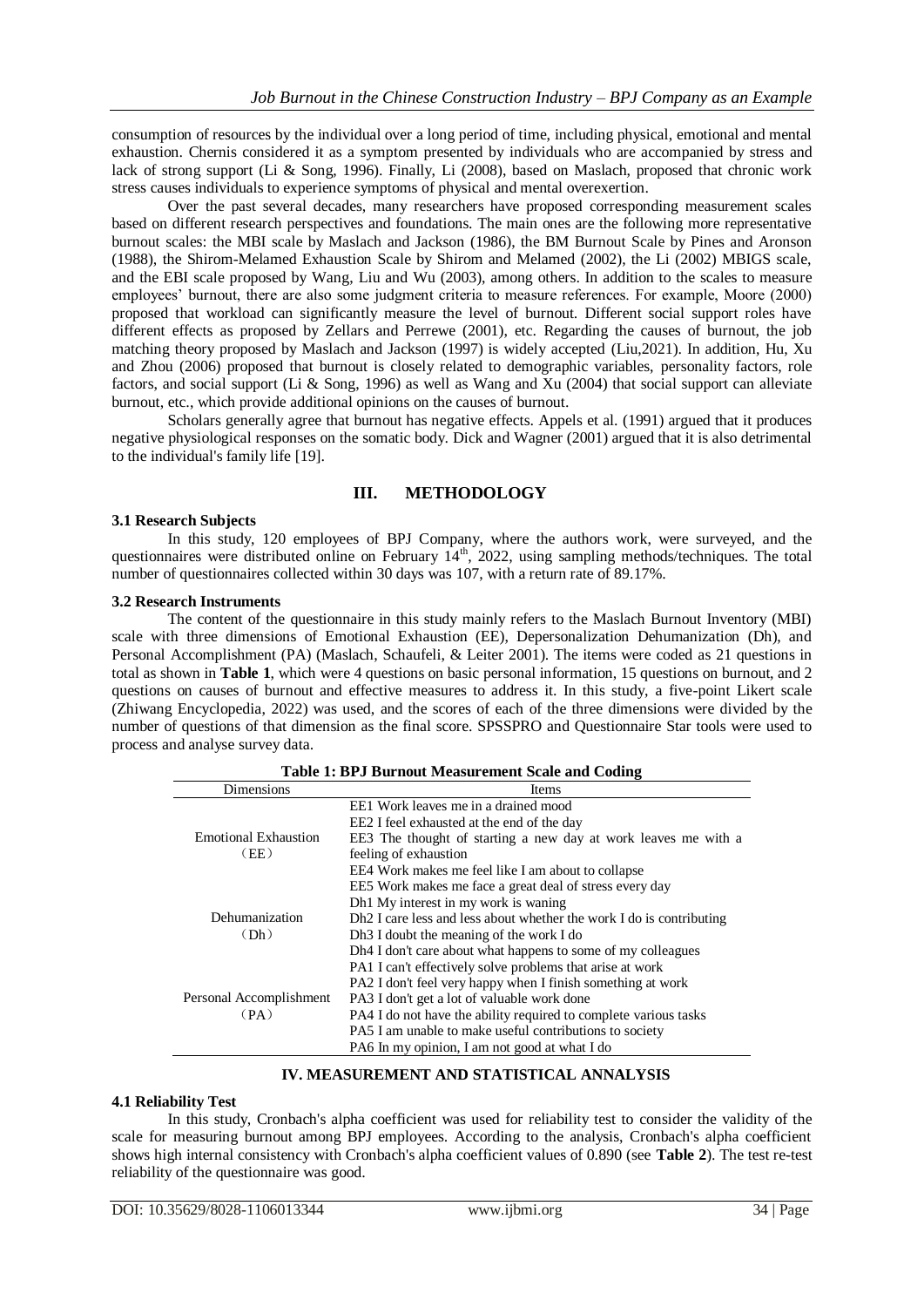|       | Table 2: Cronbach's a Coefficient                                                        |     |
|-------|------------------------------------------------------------------------------------------|-----|
|       | Cronbach's α coefficient Standardization Cronbach's αcoefficient Items Number of samples |     |
| 0.890 | 0.890                                                                                    | 107 |

The overall correlations before and after the deletion of items were  $\geq 0.3$ , and the Cronbach's  $\alpha$ coefficients after the deletion of question items were ≤0.89, so the scale items could not be deleted (**Table 3**).

| <b>Table 3: Delete Analysis Item Statistics Summary</b> |         |          |                          |                     |            |  |
|---------------------------------------------------------|---------|----------|--------------------------|---------------------|------------|--|
| Title                                                   | Average | Variance | <b>Overall Relevance</b> | Cronbach's $\alpha$ | Conclusion |  |
| EE1                                                     | 39.654  | 76.342   | 0.440                    | 0.888               |            |  |
| EE <sub>2</sub>                                         | 39.505  | 76.403   | 0.400                    | 0.889               |            |  |
| EE3                                                     | 39.748  | 76.228   | 0.395                    | 0.890               |            |  |
| EE4                                                     | 40.093  | 70.538   | 0.735                    | 0.876               |            |  |
| EE <sub>5</sub>                                         | 39.869  | 72.379   | 0.631                    | 0.881               |            |  |
| DH <sub>1</sub>                                         | 39.888  | 73.931   | 0.540                    | 0.884               |            |  |
| DH <sub>2</sub>                                         | 40.187  | 70.361   | 0.665                    | 0.879               | better     |  |
| DH <sub>3</sub>                                         | 40.168  | 72.556   | 0.573                    | 0.883               |            |  |
| DH <sub>4</sub>                                         | 40.206  | 73.882   | 0.520                    | 0.885               |            |  |
| PA1                                                     | 40.383  | 72.974   | 0.619                    | 0.881               |            |  |
| PA <sub>2</sub>                                         | 40.318  | 73.011   | 0.585                    | 0.882               |            |  |
| PA <sub>3</sub>                                         | 40.243  | 73.733   | 0.476                    | 0.887               |            |  |
| PA4                                                     | 40.533  | 72.515   | 0.529                    | 0.885               |            |  |
| PA <sub>5</sub>                                         | 40.710  | 70.264   | 0.640                    | 0.880               |            |  |
| PA6                                                     | 40.495  | 71.384   | 0.608                    | 0.881               |            |  |

#### **4.2 Validity Test**

The validity test of the scale in this study was conducted using KMO value and Bartlett's spherical test. The test result of KMO value was  $0.841 > 0.6$  and the significant p-value of Bartlett's spherical test  $< 0.01$ indicating that the scale had satisfactory levels of reliability as shown in **Table 4**.

|            | <b>Table 4: Validity Test</b> |            |
|------------|-------------------------------|------------|
|            | KMO value                     | 0.841      |
| Bartlett's | Approximate cardinality       | 777.377    |
| spherical  | df                            | 105.000    |
| test       | D                             | $0.000***$ |

#### **4.3 Research Sample**

#### **4.3.1 Sample Characteristics**

In this study, there were 170 valid samples as shown in **Table 5**).

| Table 5. Demographic Data of DT 3 Employees |                |              |                      |        |  |
|---------------------------------------------|----------------|--------------|----------------------|--------|--|
|                                             | Items          |              | Number of Population | $\%$   |  |
|                                             | A1             | $25 - 35$    | 73                   | 68.224 |  |
| Age                                         | A <sub>2</sub> | $35 - 45$    | 21                   | 19.626 |  |
| (A)                                         | A <sub>3</sub> | Under 25     | 9                    | 8.411  |  |
|                                             | A <sub>4</sub> | Over 45      | 4                    | 3.738  |  |
| Gender                                      | G1             | Male         | 74                   | 69.159 |  |
| (G)                                         | G <sub>2</sub> | Female       | 33                   | 30.841 |  |
|                                             | W1             | $5 - 10$     | 66                   | 61.682 |  |
| Working years                               | W2             | Less than 5  | 26                   | 24.299 |  |
| W)                                          | W3             | $10 - 15$    | 12                   | 11.215 |  |
|                                             | W4             | More than 15 | 3                    | 2.804  |  |
|                                             | S1             | $6000$ over  | 84                   | 78.505 |  |
| Salary                                      | S <sub>2</sub> | 5000--6000   | 13                   | 12.150 |  |
| (S)                                         | S <sub>3</sub> | 4000 below   | 5                    | 4.673  |  |
|                                             | S4             | 4000-5000    | 5                    | 4.673  |  |

# **Table 5: Demographic Data of BPJ Employees**

On the total, 73 were between 25-35 years old (68.224%). Among the respondents 21 were between 35--45 years old (19.626%), 9 participants were under 25 years old (8.411%) and 4 were over 45 years old (3.738%). In addition, there were 74 males (69.159%) and 33 females (30.841%). On employment level (or working years), 66 have 5-10 years working experience (61.682%), 26 have less than 5 years (24.299%), 12 have  $5 - 10$  years (11.215%), 12 have  $10 - 15$  (11.215%), 3 have more than 15 years working experience (2.804). At income level, 84 have RMB 6,000 over (78.505), 13 have between RMB 5,000 – 6,000 (12.150%), 5 have below RMB 4,000 (4.673%), 5 were between RMB 4,000, - 5,000 (4.673%).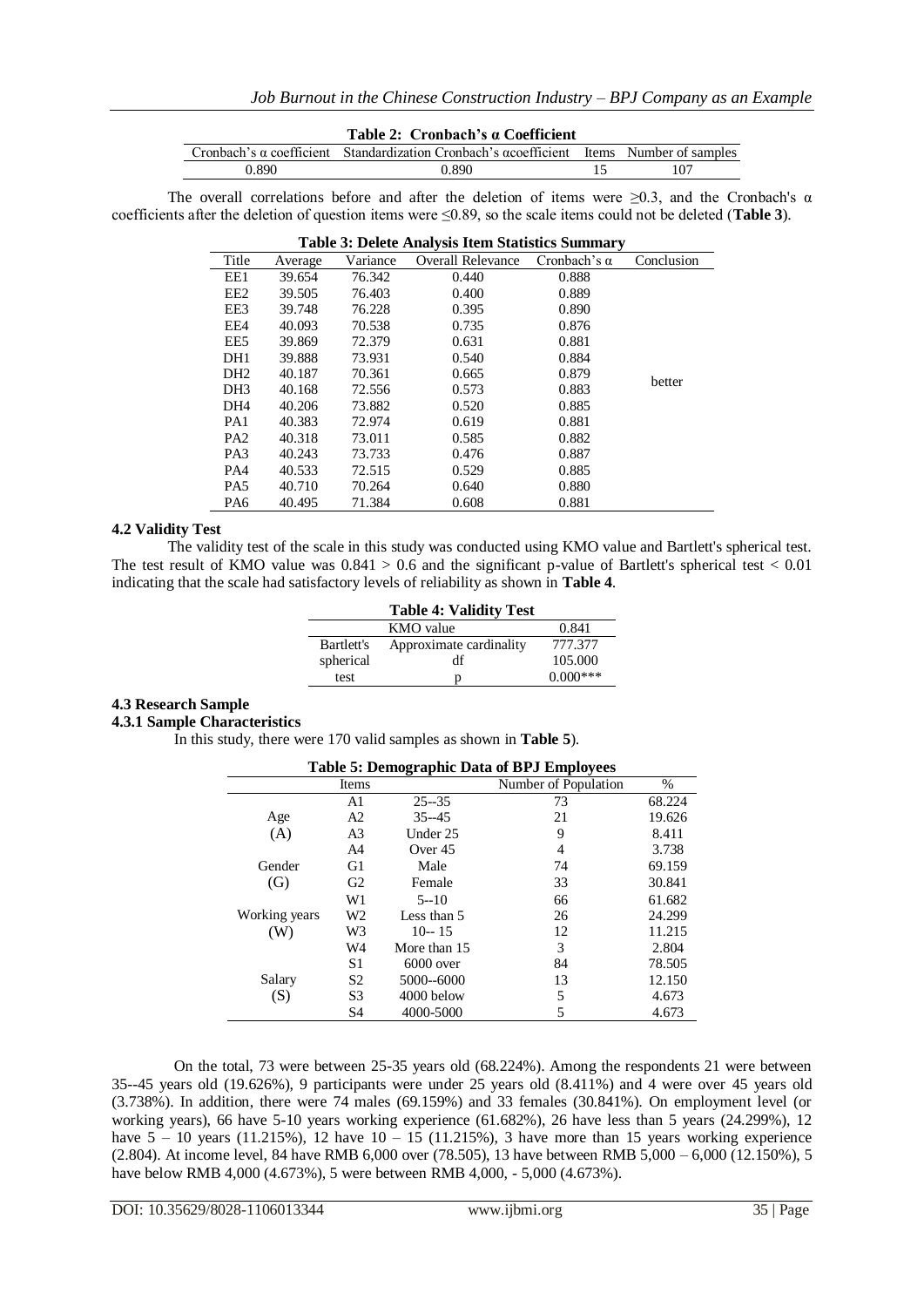## **4.3.2 Analysis of the Three-Dimensional Model of Burnout**

The mean value from EE analysis was 3.226. The highest score was EE2 and the lowest was EE4. The comparison from the two items showed that employees think that work makes them feel tired, which is evident in the EE dimension, but not so much that they break down due to work, and the employees' burnout level is still within the manageable range (three dimensions analysis as shown in **Table 6**).

The mean value from Dh analysis is 2.888. From the four items of dehumanization, the highest score is Dh1 and the lowest is Dh4. It shows that the repetitive, complicated and boring job makes the employees' enthusiasm and interest in the work itself diminished (Thomas, & Holley, 2012; Menges, Tussing, Wihler, & Grant, 2017), but they are still concerned about what is happening around them.

From the PA analysis, the most disparate scores are PA2 and PA5, which show that employees recognize their value to society, but disregard their work achievements, indicating that the completion of work does not bring employees the corresponding PA, so that employees become burned out at work.

| EE of the sample |         |     |     |                  |         |                    |
|------------------|---------|-----|-----|------------------|---------|--------------------|
| Title            | Samples | Max | Min | Median           | Average | Standard deviation |
| EE1              |         | 5   | 1   | 3                | 3.346   | 0.814              |
| EE2              |         | 5   | 1   | 4                | 3.495   | 0.873              |
| EE3              | 107     | 5   | 2   | 3                | 3.252   | 0.902              |
| EE4              |         | 5   | 1   | 3                | 2.907   | 0.957              |
| EE5              |         | 5   | 1   | 3                | 3.131   | 0.932              |
| EE               |         |     |     |                  | 3.226   |                    |
|                  |         |     |     | Dh of the sample |         |                    |
| D <sub>h1</sub>  |         | 5   | 1   | 3                | 3.112   | 0.915              |
| Dh <sub>2</sub>  | 107     | 5   | 1   | 3                | 2.813   | 1.056              |
| Dh3              |         | 5   | 1   | 3                | 2.832   | 0.995              |
| Dh <sub>4</sub>  |         | 5   | 1   | 3                | 2.794   | 0.949              |
| Dh               |         |     |     |                  | 2.888   |                    |
|                  |         |     |     | PA of the sample |         |                    |
| PA1              |         | 5   | 1   | 3                | 2.617   | 0.897              |
| PA <sub>2</sub>  |         | 5   | 1   | 3                | 2.757   | 1.036              |
| PA <sub>3</sub>  | 107     | 5   | 1   | 3                | 2.682   | 0.938              |
| PA4              |         | 5   | 1   | 2                | 2.467   | 1.067              |
| PA <sub>5</sub>  |         | 5   | 1   | $\overline{c}$   | 2.290   | 1.099              |
| PA <sub>6</sub>  |         | 5   | 1   | $\overline{c}$   | 2.505   | 1.049              |
| PA               |         |     |     |                  | 2.553   |                    |

| <b>Table 6: Three Dimensions of Burnout Performance</b> |  |
|---------------------------------------------------------|--|
|---------------------------------------------------------|--|

## **4.4 Employees' Burnout Status**

Employees' age, gender, years of work experience and salary affect the degree of their burnout to some extent (Kim, & Stoner, 2008). The current status of employees' burnout was analysed in terms of the above four aspects in a multivariate manner, respectively as shown in **Table 7**.

#### **4.4.1 Employees' Burnout Correlation Analysis**

This study analysed the age of employees in relation to burnout. The total mean value of burnout is most obvious in (A) group 9.585%, followed by (D) 8.946, (B) 8.713, and the lowest is (C) 8.061. (A) employees have high education, high energy and enthusiasm, and are good at accepting new things, but they show unconventional burnout. The reason for this is a combination of life and professional factors. They are full of expectation for their work, but the boring and uninteresting work gradually wears out their fighting spirit and passion, and some employees have a big psychological gap, which is difficult to accept for a while, and they cannot take effective measures to adjust their low emotion, thus they fall into a difficult situation. The analysis was conducted from the gender of employees and burnout as displayed in **Table 7**. The ratio of male to female survey respondents is about 74:33, and overall, the level of burnout is higher among men than women. Under the influence of the traditional "unspoken rule" of male and female social division of labour, men are expected to do something in their career, and if male employees are not satisfied with high positions, high income or high expectations, they will easily feel job burnout. Analysis of the relationship between years of work and occupational burnout shows that the longer the years of work (D) 10.1 the deeper the burnout, the closer to retirement, and the resistance to work leads to occupational burnout. The order is (A) 9.025, and burnout is hitting young adults. More and more young employees have been reporting feelings of burnout because they are not meeting expectations earlier, and (B) 8.562, with a minimum of (C) 8.179.

The analysis of the relationship between salary and burnout (**Table 7**) shows that 78.905% of employees with a monthly salary of 6,000 yuan or more have a burnout mean value of 8.561, which is inversely proportional to burnout because of the increased pressure of work responsibilities. However, the burnout level of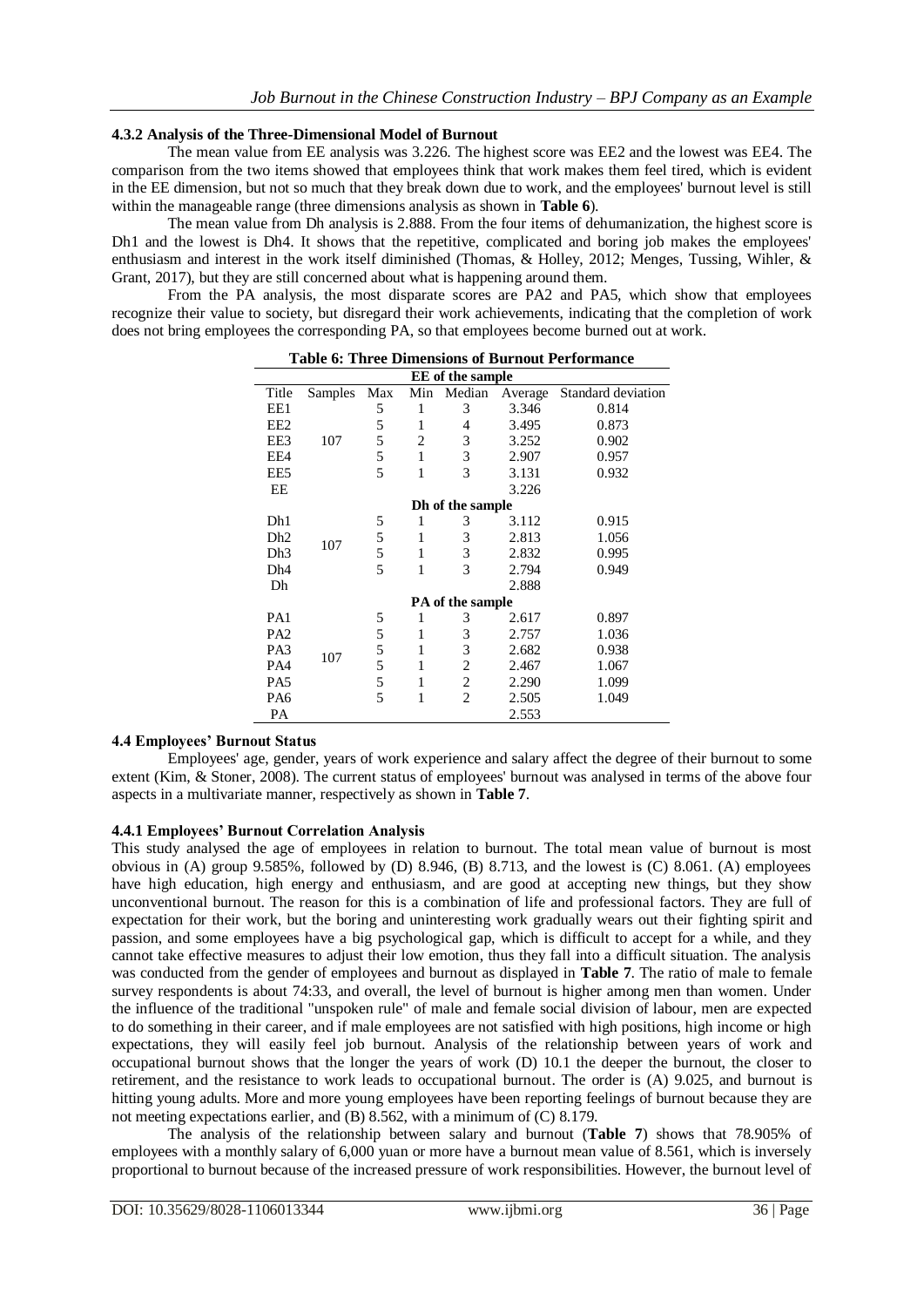the group with income below 4,000 yuan is the lowest, and they are mainly interns or employees who have just been regularized, working for a short period of time, and low wages and salaries are the quotation, so there are special characteristics in the relationship between salary and burnout for such employees.

| Age and burnout mean    |             |       |                                            |       |                  |  |  |
|-------------------------|-------------|-------|--------------------------------------------|-------|------------------|--|--|
|                         | Items       | EE    | Dh                                         | PA    | Total mean value |  |  |
| A1                      | Under 25    | 3.622 | 3.111                                      | 2.851 | 9.585            |  |  |
| A2                      | $25 - 35$   | 3.236 | 2.904                                      | 2.573 | 8.713            |  |  |
| A <sub>3</sub>          | $35 - 45$   | 3.057 | 2.703                                      | 2.302 | 8.061            |  |  |
| A <sub>4</sub>          | Over 45     | 3.050 | 3.063                                      | 2.833 | 8.946            |  |  |
|                         |             |       | <b>Gender and burnout mean</b>             |       |                  |  |  |
| G1                      | Male        | 3.262 | 2.882                                      | 2.574 | 8.718            |  |  |
| G2                      | Female      | 3.145 | 2.901                                      | 2.505 | 8.551            |  |  |
|                         |             |       | Length of work experience and burnout mean |       |                  |  |  |
| W1                      | Less than 5 | 3.323 | 2.952                                      | 2.750 | 9.025            |  |  |
| W <sub>2</sub>          | $5 - 10$    | 3.233 | 2.864                                      | 2.465 | 8.562            |  |  |
| W3                      | $10 - 15$   | 2.967 | 2.729                                      | 2.417 | 8.179            |  |  |
| W4                      | More than 5 | 3.267 | 3.500                                      | 3.333 | 10.1             |  |  |
| Salary and burnout mean |             |       |                                            |       |                  |  |  |
| S1                      | 4000 below  | 3.000 | 2.800                                      | 2.200 | 8.000            |  |  |
| S2                      | 4000-5000   | 3.800 | 3.700                                      | 3.267 | 10.767           |  |  |
| S <sub>3</sub>          | 5000--6000  | 3.123 | 2.846                                      | 2.833 | 8.803            |  |  |
| S4                      | $6000$ over | 3.221 | 2.851                                      | 2.488 | 8.561            |  |  |

**Table 7: Summary of Employees' Burnout Correlation Analysis**

## **IV. ANALYSIS OF THE CAUSES OF BURNOUT IN JOB MATCHING**

As displayed in **Figure 1**, analysis of the causes of burnout in this study shows: (A) the workload weighs 15.327% representing the highest; (C) unreasonable salary and benefits is 17.383%; (E) 14.393%; (D) mismatch 12.523%; (B) unreasonable training and promotion mechanisms 12.326%; (G) Insufficient ability 9.346%; (H) interpersonal tension 8.411%; (F) disapproval or lack of corporate culture 7.477%. The lowest level of social support is (I) 2.804%, mainly due to family members and lack of support from leaders.



In this study, the options of the questionnaire were divided into organizational, personal, and social levels, and the frequency of causes of employee burnout was analysed according to the statistical results. The organizational factors (A), (B), (C), (D), and (E) were mentioned 385 times by employees and accounted for the highest percentage; personal factors (G) and (I) 55 times; and social factors (H) 45 times (**Figure 2**).



**Figure 2: Frequency of Causes of Burnout**

# **5.1 Organizational Level**

## **5.1.1 Unreasonable Workload**

There is an inverted U-shaped relationship between workload and people's job performance. Too high or too low workload may affect work. A small workload reduces the excitability level of the human brain and makes it difficult to concentrate; too much workload puts employees in an overload situation (Carr, Kelley,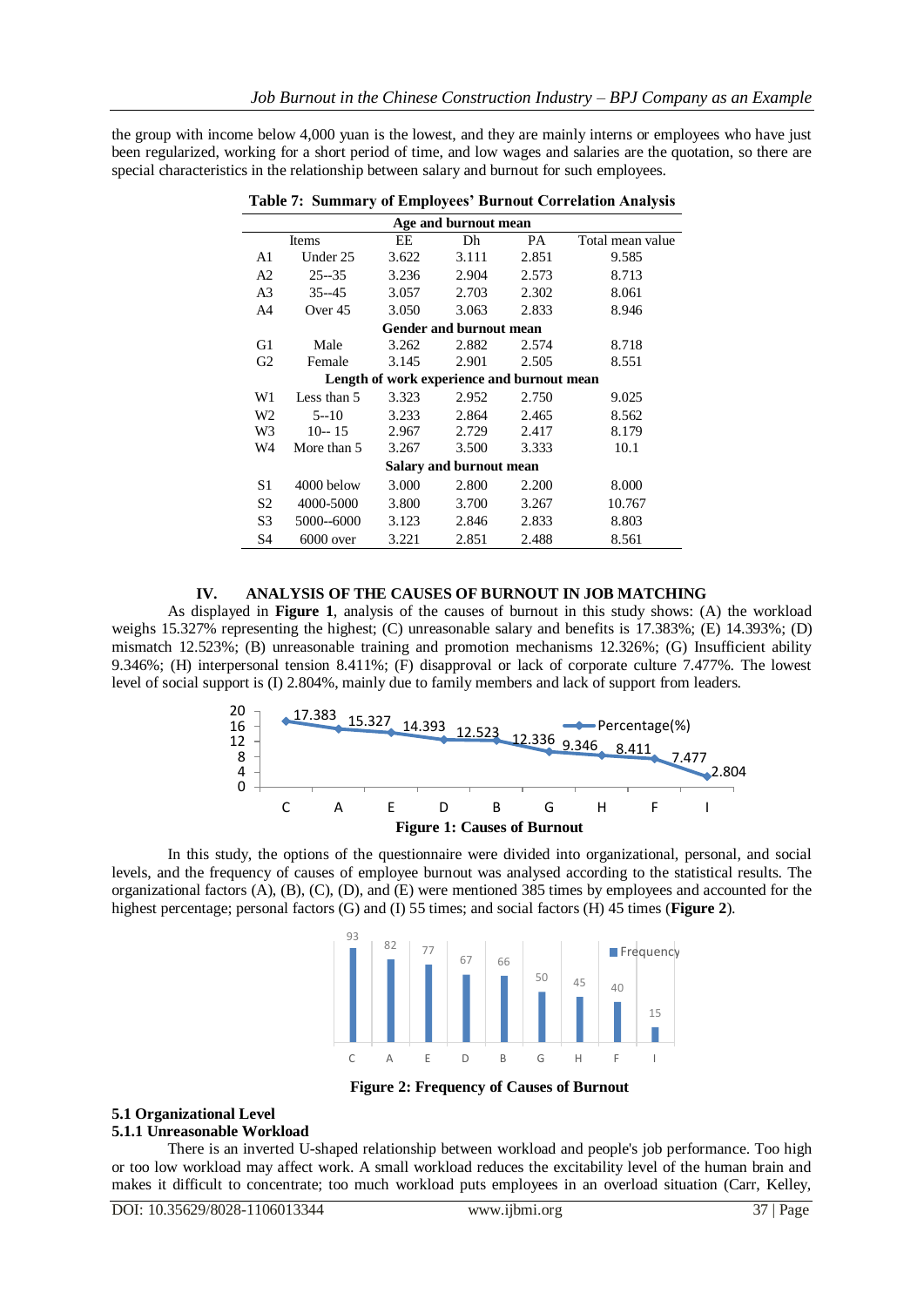Keaton, & Albrecht, 2011) and small emergency employees have difficulty responding to it, instead they tend to get into trouble.

BPJ, as a construction company, can be divided into two categories, site employees and office staff, based on the workplace as the division standard. Working at a construction site naturally means a higher workload and safety risks. Site employees are required to work more than ten hours a day and are on a single break, with high work intensity. In their daily work, they face the risks of heat, noise, heavy lifting and falling objects. The employees who are in the platform also have the problem of unreasonable workload, and the workload varies from high to low. For example, employees in R&D, marketing management and other departments need to work overtime regularly due to heavy workload. Long hours and high intensity work cause physiological and psychological fatigue (Lerman, Eskin, Flower, George, Gerson, Hartenbaum, & Moore-Ede, 2012). The unreasonable workload is one of the causes of the appearance of burnout.

## **5.1.2 Lack of Equity**

There is a lack of fairness at BPJ, and the unreasonable compensation and benefits, training and promotion mechanisms make employees feel unfair. First of all, the salary level of clerical and internship positions is low. The salary structure is not formulated with full consideration of the nature of the positions and job characteristics, and it cannot give full play to the driving effect of salary. In addition, the company is preparing to abolish board and lodging allowance and holiday gift distribution for employees and reduce group building activities. These measures have undoubtedly lowered the welfare level, and colleagues are generally less satisfied with the current welfare situation, which is average compared with other companies.

Second, BPJ's training and promotion mechanism is not perfect. When it carries out training, it does not update the training system in accordance with the specific requirements of superiors or the actual situation of the company, which affects the effectiveness of training. In addition, training is mostly conducted offline and in a single format.

#### **5.1.3 Inadequate Promotion of Corporate Culture**

Corporate culture is one of the pivots for sustainable development (Martinuzzi, & Schönherr, 2019), and an excellent corporate culture can provide direction for corporate management and promote continuous progress and innovation (Ahmed, 1998). If there is a culture conflict between employees and the company, this can easily lead to burnout of employees.

## **5.2 Personal Level**

## **5.2.1 Cognitive Errors**

Self-perception is an individual's awareness of her/his own behaviour and psychological state, which is an important condition for self-regulation. Cognitive errors can make some employees unsatisfied with their existing salary and status; these employees are not clear about their abilities and the nature of their work, and have high expectations and requirements for their jobs, which leads to job burnout. Correctly perceiving work and setting reasonable job expectations can, to a certain extent, improve employees' job satisfaction.

#### **5.2.2 Lack of Goal Planning**

Everyone aspires to success and fulfil their expectations, but to achieve these expectations, one must have a clear goal. The goal is the desired outcome of an individual in a certain period of time or a certain life stage. Some employees have a lack of goal for work, the lack of planning for work, aimless work is easy to ignore the value of work, or even their own value, life lost the direction to move forward, easy to give rise to burnout.

#### **5.2.3 Insufficient Personal Competence**

In the third part of the questionnaire of this study, 9.346% of the respondents considered insufficient personal ability as the cause of burnout. If employees cannot supplement their knowledge in time with the development of the times, they will have difficulty in adapting to the needs of job development and will easily develop negative emotions, thus failing to do their jobs well. Long-term personal incompetence increases the risk of burnout (Rowe, 2000).

## **5.2.4 Incompatibility of Interpersonal Relationships**

The level of an individual's interpersonal skills largely affects his or her quality of life. Employees with poor interpersonal relationships are easily treated unfairly in the workplace, and unfair treatment can affect personal emotions and intensify job aversion and burnout. Therefore, poor interpersonal relationships are one of the causes of burnout (Van , Spruyt & Vanroelen, 2014).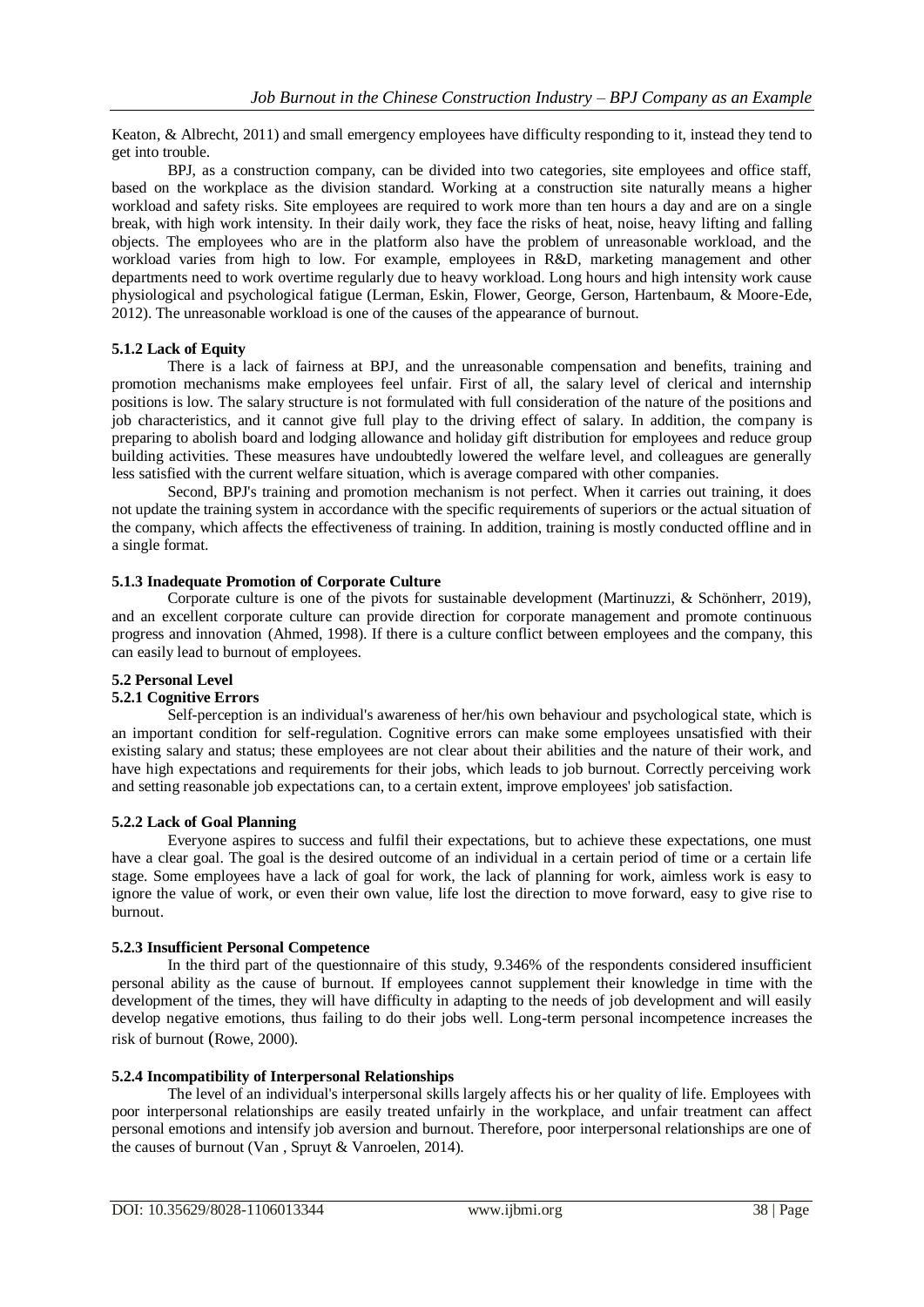## **5.3 Social Dimension**

## **5.3.1 Existence of Conflict between Family and Work**

Family and work are incompatible, and it is widely believed that there is a conflict between the two. And the conflict is mainly attributed to the role conflict caused by both, the conflict of responsibilities assumed by the two roles of employees and family members. For example, if you as an employee devote your time to work and thus neglect your family, there is a risk of work-family conflict, leading to job burnout (Lambert, & Hogan, 2010).

## **V. STRATEGIES TO IMPROVE EMPLOYEES' BURNOUT**

The second question in the third part of the questionnaire, option codes A to J (as shown in **Appendix**), includes a survey of what the employees think are effective solutions to burnout. At the organizational level, employees believe that the most effective solutions are H (12.90%) and E (11.59%). At the individual level, B (15.14%) and C (12.15%) are the most mentioned as shown in **Figure 3** below. Combined with the analysis of the causes, corresponding suggestions were made from three aspects: organizational, individual and society.



## **6.1 Organizational Level**

The analysis shows that unreasonable workload, low salary and benefits, and unrecognized corporate culture at the organizational level can lead to employees' burnout (Maslach, & Leiter, 2008). Therefore, the strategies for reducing employees' workload, sound salary and benefit system, and strengthening corporate culture identity can be adopted at the organizational level to gradually alleviate employees' burnout.

## **6.1.1 Arrange Appropriate Workload**

Appropriate workload can effectively reduce work stress (Carr, Kelley, Keaton & Albrecht, 2011). Firstly, conduct job analysis and arrange employees to the most suitable positions to achieve job matching. According to the workload and work completion of employees, increase the workload for employees with low workload, or transfer the positions to maximize the value of employees. Then, optimizing workflow can effectively reduce workload. Companies can optimize their processes in three ways: eliminating unnecessary processes, integrating complex processes and establishing information technology.

#### **6.1.2 Sound Incentive Mechanism**

The American psychologist Herzberg's two-factor theory [\[11\]](#page-8-1) suggests that salary and compensation, welfare benefits, etc. are healthcare factors, and the unmet healthcare factors will make employees dissatisfied and negatively idle. Establish a performance-based compensation system. Performance and salary are linked, basic salary is determined by position or academic title, talent level is used as the division standard, and according to the principle of work-based distribution, more work is more rewarding, and the role of salary is played to reflect fairness.

Adopt diverse and correct rewards. Rewards are issued on the basis of understanding employees' pay and grasping their ideas. In addition, we should use various forms of rewards, not only in the form of bonuses, but also in the form of paid holidays, holiday prizes, group activities, travel, movie tickets, etc. Rich and attractive rewards can inspire employees to work harder for the company. Through various and correct rewards, employees can establish the equation of "effort + results = rewards" and understand that rewards are not a pretence, but a genuine reward for the company.

Widen the promotion pipeline to increase the possibility of promotion and thus increase the motivation of employees. Based on the employees' own work plan, increase the promotion methods, clearly define the performance assessment guidelines, and effectively carry out the assessment work to avoid the phenomenon of "10,000 people crossing a one-way bridge".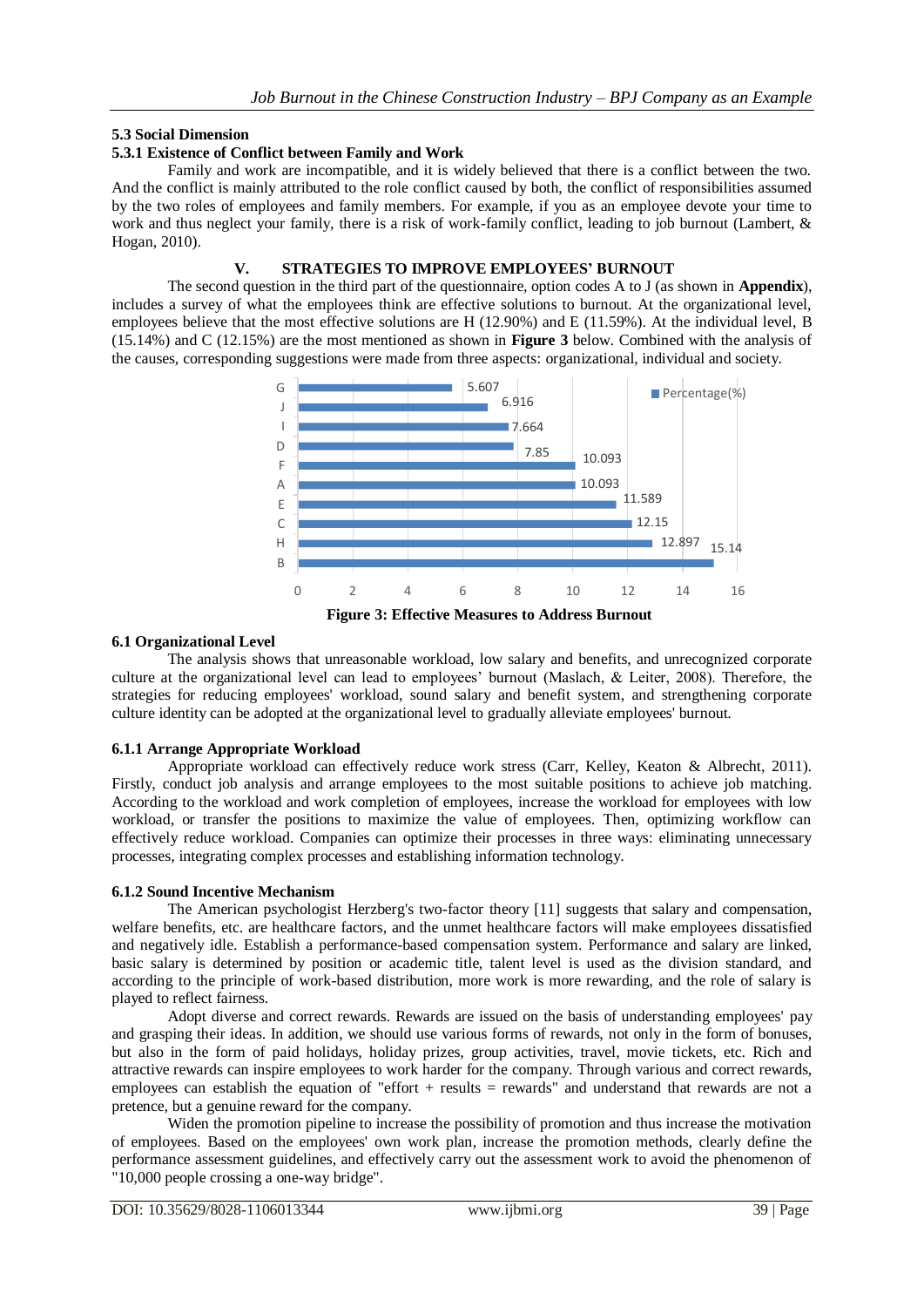## **6.1.3 Strengthen Cultural Identity**

The development of corporate culture determines the future of the entire enterprise (Zhang, & Liu, 2006). The following requirements need to be made to strengthen cultural identity.

The construction of enterprise culture requires the involvement of all employees (Shen, 2018). The construction and development of enterprise culture needs to have the value of each employee, so that each employee feels that s/he is needed by the company and increase the sense of belonging of employees.

Develop reasonable and practical rules and regulations. Rules and regulations are a significant reflection of corporate culture, which can help companies achieve sustainable development and serve every employee. While learning and following the rules and regulations, employees understand the corporate culture, appreciate the company's care, and understand that they are closely related to the company, which can effectively promote employees' work motivation and reduce burnout.

Conduct systematic corporate culture training. Regular training through the study of corporate development history, strategic thinking and cultural essence, allows employees to systematically understand the company's culture, strengthen their cultural identity, and maintain consistency with the company in their actions and thoughts.

#### **6.1.4 Sound EAP Program**

Burnout is a psychological problem that affects the work of employees and the interests of the company. With the Employee Assistance Program (EAP), the lack of psychological counselling for employees in the process of development leads to a high degree of job burnout among employees, which hinders the development of enterprises to a certain extent. The company can alleviate the psychological problems of employees by improving the EAP and conducting psychological counselling in a timely manner. For example, Huawei provides psychological help to employees through the EAP program, which can reflect the care of the enterprise, reduce complaints from employees, and improve corporate interests.

## **6.1.5 Improving the Working Environment**

Employees' own working condition is greatly connected with the environment and working atmosphere of the enterprise (Alter Chen, 2005). We noticed that 11.59% of the employees in the questionnaire mentioned that creating a good working environment can effectively alleviate burnout. A comfortable working environment and atmosphere can make the employees of an enterprise have a positive and pleasant mood, and positive emotions can effectively improve work efficiency (Fredrickson, 2000) and create more revenue for the enterprise. Thus, enterprises need to improve scientifically and reasonably the working environment of employees, and provide a free communication environment, a neat working environment and a good working atmosphere for employees.

#### **6.2 Individual Level**

## **6.2.1 Cultivating the Right Mindset and Cognition**

The right mindset and cognition can effectively improve burnout (Permarupan, Al Mamun, Samy, Saufi, & Hayat, 2020).

First, establish reasonable expectations. Vroom (1964), an American psychologist, proposed in the expectancy theory of motivation that the expected value is the subjective perception of the possibility of an individual predicting a specific behaviour to achieve a specific outcome, rather than an objective existence. Excessive expectations actually mean anxiety. Therefore, we need to set reasonable expectations.

Second, develop hobbies and relax. Cultivating personal love for life, practicing musical instruments, calligraphy, painting and other hobbies can add a lot of fun to people's lives, regulate the rhythm of life, and move from a monotonous and tense atmosphere to joy and relaxation.

#### **6.2.2 Making and Adjusting Career Planning**

Proper career planning should comprehensively analyse the relationship between yourself and your career (Luzzo, & Ward,1995), summarize your own characteristics, abilities and interests, etc., set career striving goals and make a series of plans for your career. Proper career planning can plan the direction of struggle, provide strategies to move forward, discover and enhance their own value, accelerate career adaptation, and improve their job satisfaction, and be flexible and adjust your career plan according to changes at any time.

#### **6.2.3 Perform Task Management**

Feeling that the workload is heavy, and the work is difficult to complete. Sometimes, it is not because the workload is really heavy, but because you do not know how to prioritize the events and arrange the work rationally. If you want to complete your tasks efficiently, you must list the to-do items and sort out your ideas. First of all, list the daily work contents and sort them according to their urgency and workload size. Whenever a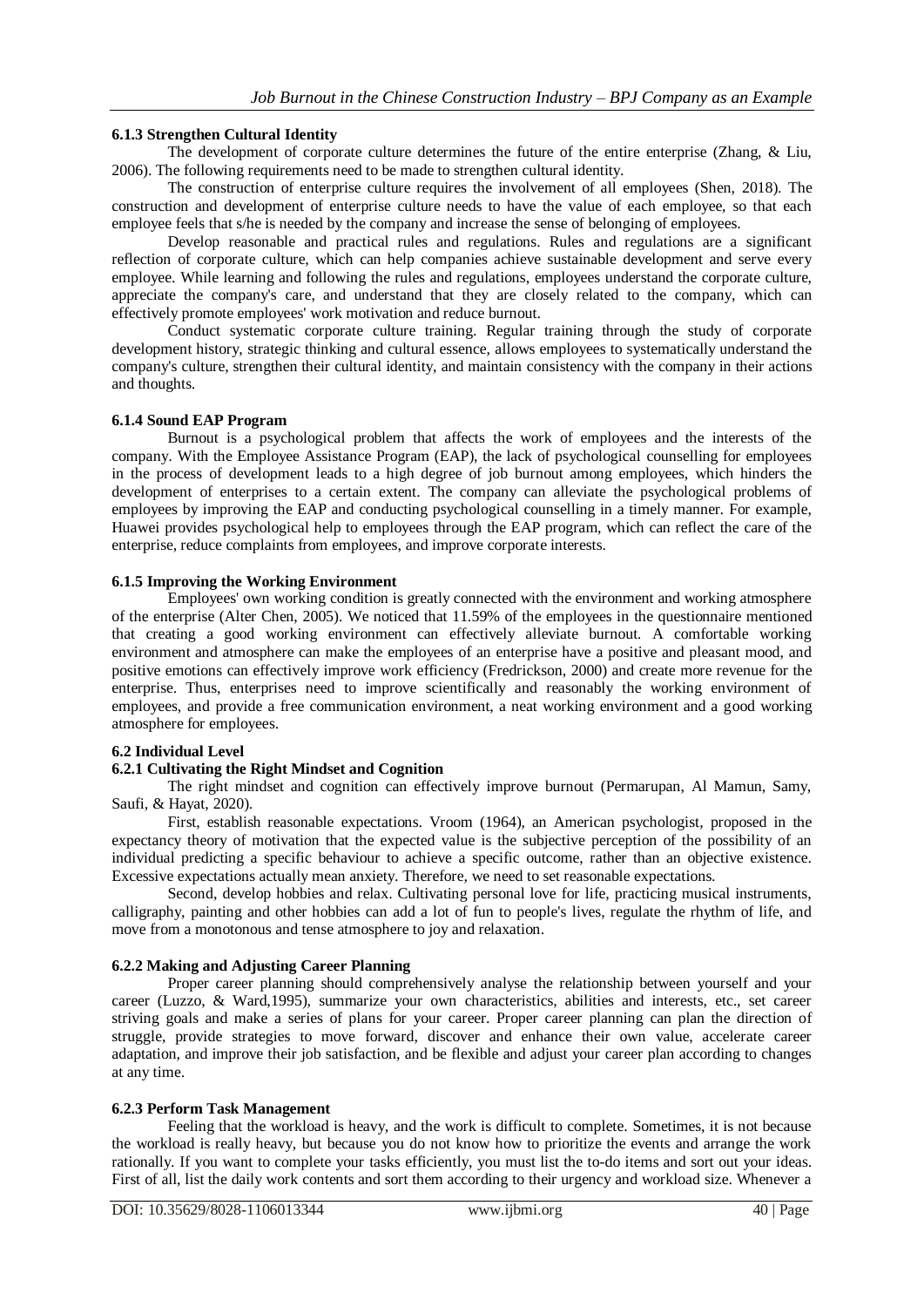task is completed, one item is removed, and the work progress can be grasped at any time. Secondly, at the end of the work, review the completed work for a day or a period of time to check the gaps and summarize the work experience. Finally, the concept of time management is always in your mind. Know what to do first, what to do next, what needs to be done in advance, what can be delayed, master the completion time of each task, and be aware of it, so as to have a clear idea.

#### **6.2.4 Maintaining Good Interpersonal Relationships**

Interpersonal relationships belong to the social needs in Maslow's hierarchy of needs theory, and socialization is an instinctive human need (Cao, Jiang, Oh, Li, Liao, & Chen, 2013). In work, we can see social needs as interpersonal needs, and disharmonious interpersonal relationships at work are more likely to lead to burnout. Good interpersonal relationships represent effective support and handling them well will make our life better and create a happy workplace.

#### **6.3 Social Dimension**

Employees are individuals in society and have close contact with family and society, thus suggesting the relationship between work-family connections (Tenbrunsel, Brett, Maoz, Stroh, & Reilly, 1995).

#### **6.3.1 Balancing Work and Family**

In this study, 7.85% of the survey questionnaire believed that family support could effectively alleviate burnout (Karatepe, 2010). Obtaining family support requires effective and adequate communication. Communication is the key to solving problems. If a family member complains about a family member's work, that member should maintain effective and sufficient communication, express his or her thoughts through words, behaviours, etc., establish a consistent attitude toward life and values, etc. in the family, and seek the family's support and understanding, so as to reduce the family complaints and lower its interference with work. Secondly, for this kind of employees, they can also communicate with the managers of the company, discuss their own family problems to their superiors, and seek the company understanding, so as to obtain work-related adjustments.

## **VI. CONCLUSION**

This study analyses the current situation of employees' burnout in BPJ, and our findings showed that employees' age, working years and burnout are positively proportional, income is inversely proportional to burnout, and the degree of burnout of male staff is higher than that of female; employees' burnout is more serious, and burnout is more frequent in the adult working population (Ahola, Honkonen, Virtanen, Aromaa, & Lönnqvist, 2008); inadequacies at the organizational, personal and social levels lead to employees' job burnout (Cordes, & Dougherty, 1993). Then, according to the actual situation of BPJ, combined with the job matching theory for the cause analysis, the factors of employees' burnout include unreasonable workload, lack of fairness and inadequate corporate culture promotion at the organizational level (Mosadeghrad, 2014), cognitive errors, lack of goals, lack of personal ability and incompatible interpersonal relationships at the personal level, and imbalance between work and family relationships at the social level. Finally, this paper suggests arranging appropriate workload, sound mechanism to guarantee fairness, strengthening cultural identity, sound EAP program and improving working environment at the organizational level, suggesting that mindset adjustment, career planning, task management and interpersonal relationship maintenance should be carried out at the individual level, and suggesting that family understanding and support should be obtained at the social level.

#### **BIBLIOGRAPHY**

- <span id="page-8-0"></span>[1]. Alter Chen, M. (2005). Rethinking the informal economy: Linkages with the formal economy and the formal regulatory environment (No. 2005/10). WIDER Research Paper.
- [2]. Ahmed, P. K. (1998). Culture and climate for innovation. European journal of innovation management.
- [3]. Ahola, K., Honkonen, T., Virtanen, M., Aromaa, A., & Lönnqvist, J. (2008). Burnout in relation to age in the adult working population. Journal of occupational health, 0806030017-0806030017.
- [4]. Bao, Z., Lu, W., Chi, B., Yuan, H., & Hao, J. (2019). Procurement innovation for a circular economy of construction and demolition waste: Lessons learnt from Suzhou, China. Waste Management, 99, 12-21.
- [5]. BPJ Company. (2022). About BPJ. 21 May 2022 from https://www.smartprefab.com.cn/
- [6]. Cao, H., Jiang, J., Oh, L. B., Li, H., Liao, X., & Chen, Z. (2013). A Maslow's hierarchy of needs analysis of social networking services continuance. Journal of Service Management.
- [7]. Carr, J., Kelley, B., Keaton, R., & Albrecht, C. (2011). Getting to grips with stress in the workplace: Strategies for promoting a healthier, more productive environment. Human Resource Management International Digest.
- [8]. China Construction Industry Association. (2021). Statistical Analysis of Construction Industry Development in 2021. 2022.https://mp.weixin.qq.com/s?\_\_biz=MzUyNjM4NzkzOQ==&mid=2247490151&idx=1&sn=ddc2f4415f2dc28907d9341129bb 89d3&chksm=fa0ec5ebcd794cfd281603a9e628d1d8438eaa338a267df4e713cd157fee259e93fc0096b750#rd
- [9]. Cordes, C. L., & Dougherty, T. W. (1993). A review and an integration of research on job burnout. Academy of management review, 18(4), 621-656.
- [10]. Fredrickson, B. L. (2000). Cultivating positive emotions to optimize health and well-being. Prevention & treatment, 3(1), 1a. [11]. Freudenberger H J. (1974). Staf burnout. Journal of Social Issues, (30): 159-165.
- <span id="page-8-1"></span>Freudenberger H J. (1974). Staf burnout. Joumal of Social Issues, (30): 159-165.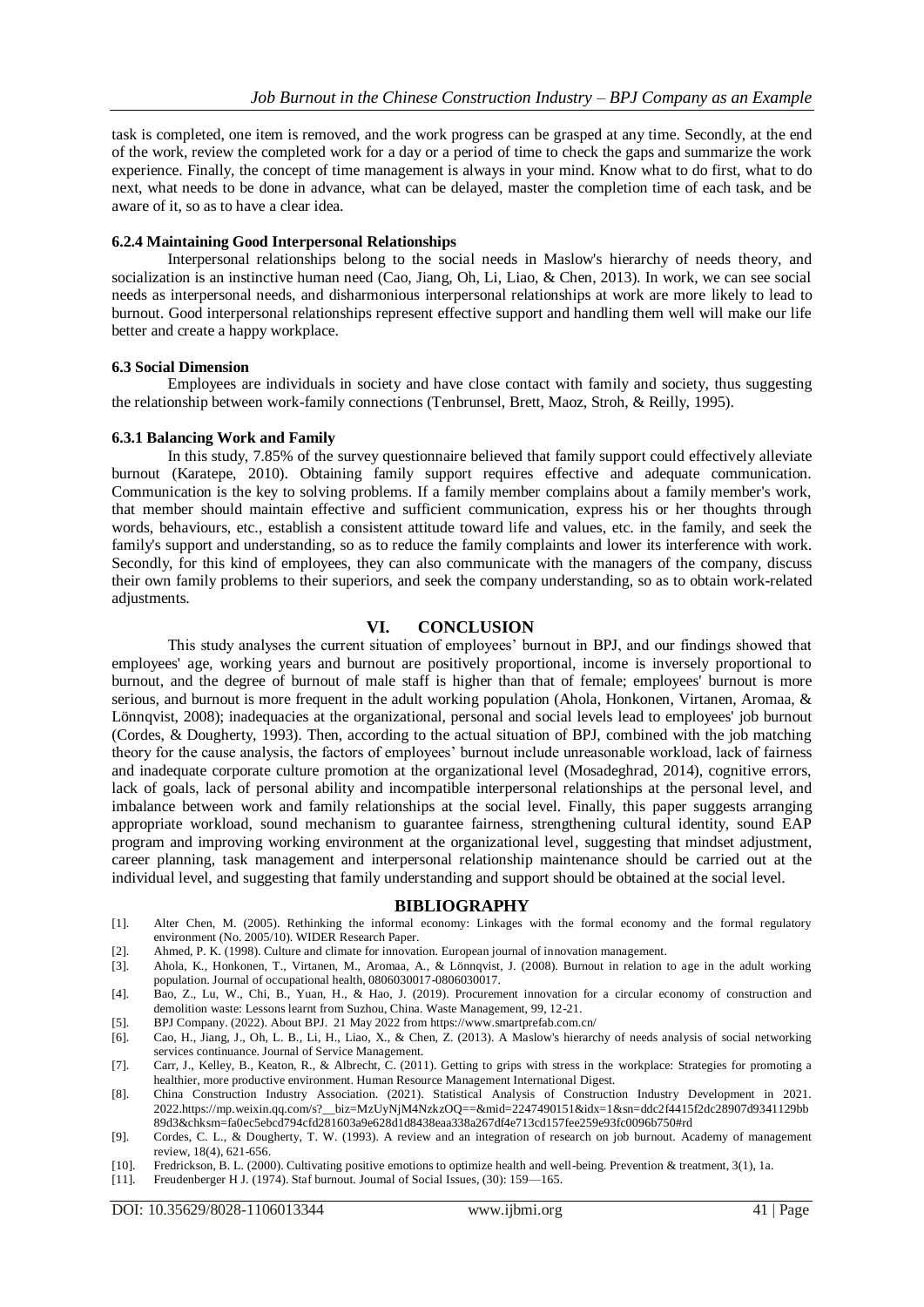- [12]. Hellesøy, O., Grønhaug, K., & Kvitastein, O. (2000). Burnout: conceptual issues and empirical findings from a new research setting. Scandinavian journal of management, 16(3), 233-247.
- [13]. Herzberg F., Mausner., Snyderman. (1959). The Motivation to work. New York: Wiley & Sons inc.
- [14]. Karatepe, O. M. (2010). The effect of positive and negative work‐ family interaction on exhaustion: Does work social support make a difference? International Journal of Contemporary Hospitality Management.
- [15]. Kim, H., & Stoner, M. (2008). Burnout and turnover intention among social workers: Effects of role stress, job autonomy and social support. Administration in Social work, 32(3), 5-25.
- [16]. Lambert, E. G., & Hogan, N. L. (2010). Work–family conflict and job burnout among correctional staff. Psychological reports, 106(1), 19-26.
- [17]. Lerman, S. E., Eskin, E., Flower, D. J., George, E. C., Gerson, B., Hartenbaum, N., & Moore-Ede, M. (2012). Fatigue risk management in the workplace. Journal of Occupational and Environmental Medicine, 54(2), 231-258.
- [18]. Liao Yuping (2022). Accelerating the transformation of the construction industry to promote high-quality development Interpretation of the "Guidance on Promoting the Synergistic Development of Intelligent Construction and Building Industrialization. https://www.mohurd.gov.cn/xinwen/gzdt/202008/20200817\_246767.html.
- <span id="page-9-0"></span>[19]. Li WJ, Song SBP. (2016). A review and outlook of burnout research. Human Resource Management, (5):62-64. DOI: 10.3969/j.issn.1673-8209.2016.05.052.
- [20]. Li, YX. (2008). Psychological study of job burnout. Beijing. China Social Science Press.
- [21]. Likert scale. May 1<sup>st</sup>, 2022, from https://baike.so.com/doc/6059826-6272877.html.
- [22]. Liu, Yi-Ran. (2021). A study on the influence of occupational stress and personality traits of psychiatric nurses on their burnout. Hebei University.
- [23]. Luzzo, D. A., & Ward, B. E. (1995). The relative contributions of self-efficacy and locus of control to the prediction of vocational congruence. Journal of Career Development, 21(4), 307-317.
- [24]. Lu, W., Li, H., Shen, L., & Huang, T. (2009). Strengths, weaknesses, opportunities, and threats analysis of Chinese construction companies in the global market. Journal of Management in Engineering, 25(4), 166-176.
- [25]. Maslach, C. (1999). 12. Progress in understanding teacher burnout. Understanding and preventing teacher burnout: A sourcebook of international research and practice, 211-222.
- [26]. Maslach, C. (2003). Job burnout: New directions in research and intervention. Current directions in psychological science, 12(5), 189-192.
- [27]. Maslach, C., & Jackson, S. E. (1981). The measurement of experienced burnout. Journal of Organizational Behavior, 2(2), 99–113. https://doi. org/10.1002/job.4030020205
- [28]. Maslach, C., & Leiter, M. P. (2008). The truth about burnout: How organizations cause personal stress and what to do about it. John Wiley & Sons.
- [29]. Maslach, C, Schaufeli, W.B., &Leiter, M.P. (2001). Job Burnout [J]. Annual Review of Psychology.52,397-422.<br>[30]. Martinuzzi, A., & Schönherr, N. (2019). Introduction: The Sustainable Development Goals and the
- Martinuzzi, A., & Schönherr, N. (2019). Introduction: The Sustainable Development Goals and the Future of Corporate Sustainability. In Business and the Sustainable Development Goals (pp. 1-17). Palgrave Pivot, Cham.
- [31]. Menges, J. I., Tussing, D. V., Wihler, A., & Grant, A. M. (2017). When job performance is all relative: How family motivation energizes effort and compensates for intrinsic motivation. Academy of Management Journal, 60(2), 695-719.
- [32]. Moore J E. (2000). One road to turnover: An examination of work exhaustion in technology professionals. MIS Quarterly, 24(1):  $141 \sim 175$ .
- [33]. Mosadeghrad, A. M. (2014). Occupational stress and its consequences: Implications for health policy and management. Leadership in Health Services.
- [34]. Permarupan, P. Y., Al Mamun, A., Samy, N. K., Saufi, R. A., & Hayat, N. (2020). Predicting nurses' burnout through quality of work life and psychological empowerment: A study towards sustainable healthcare services in Malaysia. Sustainability, 12(1), 388.
- [35]. Pines, A., Aronson, E. (1989). Why managers burn out. Sales & Marketing Management,141(2): 34-44. [36]. QQ.com's Xiaobai says "real estate, the era of rapid expansion is over! 1 May 2022. https://xw.qq.com/cmsid/20200929A04UOQ00.
- [37]. Rowe, M. M. (2000). Skills training in the long-term management of stress and occupational burnout. Current Psychology, 19(3), 215-228.
- [38]. Shen, Y. (2018, November). On strengthening the construction of enterprise culture to improve enterprise competitiveness. In 2018 5th International Conference on Education, Management, Arts, Economics and Social Science (ICEMAESS 2018) (pp. 872-876). Amsterdam: Atlantis Press.
- [39]. Tenbrunsel, A. E., Brett, J. M., Maoz, E., Stroh, L. K., & Reilly, A. H. (1995). Dynamic and static work-family relationships. Organizational Behavior and Human Decision Processes, 63(3), 233-246.
- [40]. Thomas, J. R., & Holley, R. P. (2012). Management versus repetitive tasks–avoiding "working for the weekend": A crash course in motivating library staff faced with seemingly endless tasks. New Library World.
- [41]. Wang F,Xu Y.(2004) Professional depletion status of primary and secondary school teachers and its relationship with social support. Journal of Psychology.36(5):568-574.
- [42]. Wang Xixian (2019). Review and Prospects of Burnout Research at Home and Abroad. Bohai Economic Outlook. (9):179-181.
- [43]. Xiarewana, B., & Civelek, M. E. (2020). Effects of covid-19 on China and the world economy: Birth pains of the post-digital ecosystem. Journal of International Trade, Logistics and Law, 6(1), 147-157.
- [44]. Xie, Y., Zhao, Y., Chen, Y., & Allen, C. (2022). Green construction supply chain management: Integrating governmental intervention and public–private partnerships through ecological modernisation. Journal of Cleaner Production, 331, 129986.
- [45]. Yue, Y., & Li, Q. (2017). Research on the Development Trend of China's Construction Industry Modernization: The Case of Jiangsu, China. In ICCREM 2016: BIM Application and Off-Site Construction (pp. 162-168). Reston, VA: American Society of Civil Engineers.
- [46]. Van Droogenbroeck, F., Spruyt, B., & Vanroelen, C. (2014). Burnout among senior teachers: Investigating the role of workload and interpersonal relationships at work. Teaching and teacher education, 43, 99-109.
- [47]. Vroom, V. H. (1964). Work and motivation. New York, NY: Wiley & Sons.
- [48]. Zhang, P., Hu, J., Zhao, K., Chen, H., Zhao, S., & Li, W. (2022). Dynamics and Decoupling Analysis of Carbon Emissions from Construction Industry in China. Buildings, 12(3), 257.
- [49]. Zhang, S. B., & Liu, A. M. (2006). Organisational culture profiles of construction enterprises in China. Construction Management and Economics, 24(8), 817-828.
- [50]. Zellars,K.L., Perrwe, P. L. (2001). Affective personality and the content of emotional support: Copingin organizations. Journal of Applied Psychology,86(3):459-467.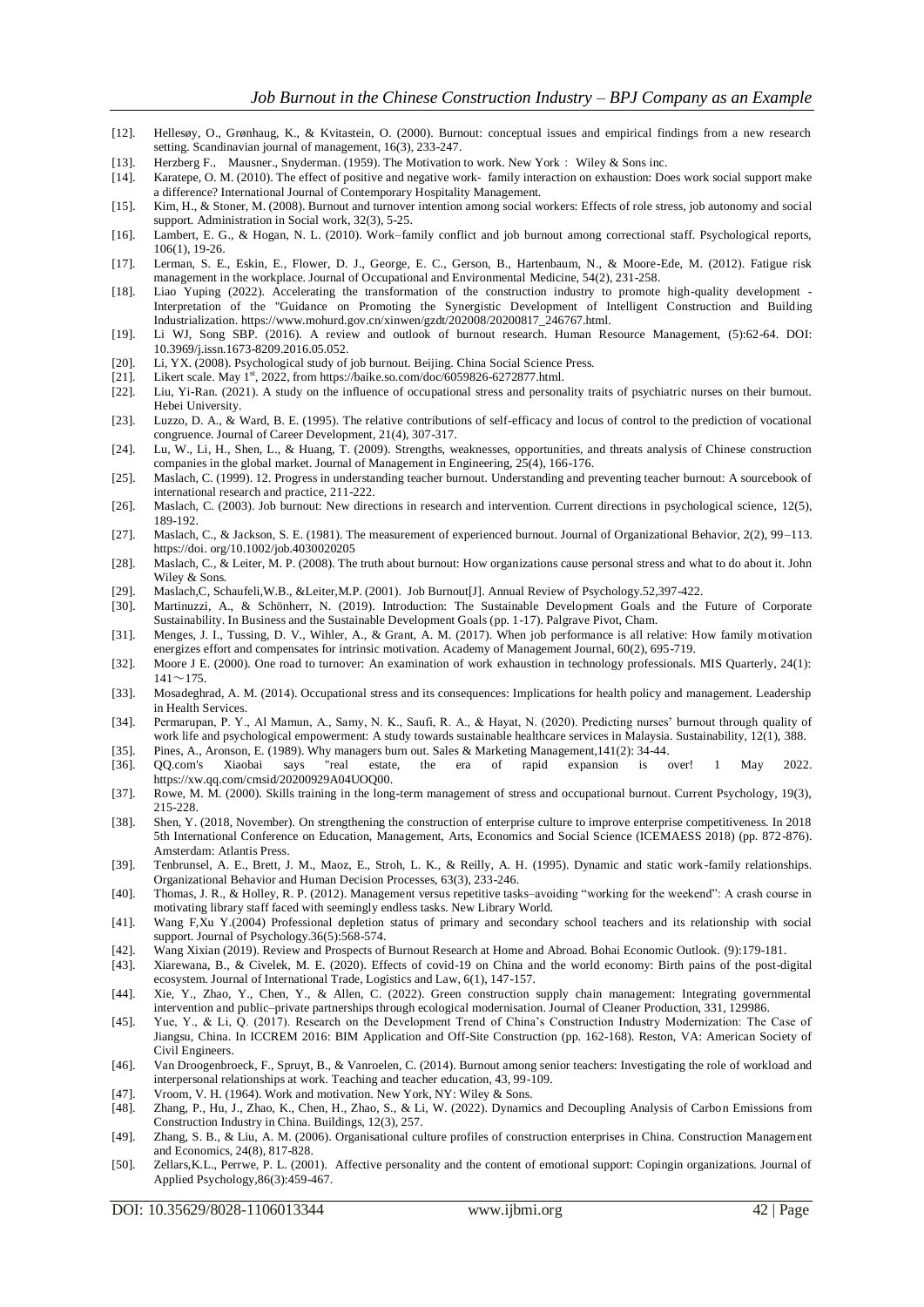[51]. Zhiwang Encyclopedia. (2022). The Yerkes-Dodson law. https://xuewen.cnki.net/CJFD-ZQRJ200812025.html.

#### **APPENDIX**

## **BPJ Burnout Survey Questionnaire**

Dear Madam, Sir :

Thank you so much for your participation in this questionnaire survey. The survey is anonymous and the information in this study will be used only for research purposes and in ways that will not reveal who you are. Should you have any comments or questions, please feel free to contact me. Sincerely yours,

#### **Part I: Basic Information**

- 1. Age: [Single choice]
- A. Under 25 years old B. 25 35 years old C. 35 45 years old D. Over 45 years old
- 2. Gender: [Single choice] A. Male B. Female
- 3. Years of work: [Single choice]

A. Less than 5 years B.5--10 years C.10--15 years D. More than 15 years

4. Salary (yuan): [Single - choice] A.4000 below B.4000-5000 C.5000--6000 D.6000 above

## **Part II: Burnout**

- Likert-Type Scale: -1 Rarely-2 Occasionally-3 Often-4 Always
- 1. Work leaves me in a drained mood
- A. Never B. Rarely C. Occasionally D. Often E. Always
- 2. I feel exhausted at the end of the day
- A. Never B. Rarely C. Occasionally D. Often E. Always
- 3. The thought of starting a new day at work leaves me with a feeling of exhaustion A. Never B. Rarely C. Occasionally D. Often E. Always
- 4. Work makes me feel like I am about to collapse A. Never B. Rarely C. Occasionally D. Often E. Always
- 
- 5. Work makes me face a great deal of stress every day A. Never B. Rarely C. Occasionally D. Often E. Always
- 6. My interest in my work is waning
- A. Never B. Rarely C. Occasionally D. Often E. Always 7. I care less and less about whether the work I do is contributing A. Never B. Rarely C. Occasionally D. Often E. Always
- 8. I doubt the meaning of the work I do
- A. Never B. Rarely C. Occasionally D. Often E. Always
- 9. I don't care about what happens to some of my colleagues
- A. Never B. Rarely C. Occasionally D. Often E. Always
- 10. I can't effectively solve problems that arise at work A. Never B. Rarely C. Occasionally D. Often E. Always
- 11. I don't feel very happy when I finish something at work
- A. Never B. Rarely C. Occasionally D. Often E. Always
- 12. I don't get a lot of valuable work done
- A. Never B. Rarely C. Occasionally D. Often E. Always
- 13. I do not have the ability required to complete various tasks
- A. Never B. Rarely C. Occasionally D. Often E. Always 14. I am unable to make useful contributions to society
- A. Never B. Rarely C. Occasionally D. Often E. Always
- 15. In my opinion, I am not good at what I do
- A. Never B. Rarely C. Occasionally D. Often E. Always

## **Part III: Causes of Burnout and Effective Measures to Solve It**

- 1. Which of the following options do you think are the influencing factors of burnout? [Multiple choice] A. Heavy workload
	- B. Unreasonable training and promotion mechanism
	- C. Unreasonable salary and benefits
	- D. Unclear job responsibilities and mismatch of jobs
	- E. Monotonous work content, low work value
	- F. Disagreement or lack of corporate culture
	- G. Insufficient ability of oneself